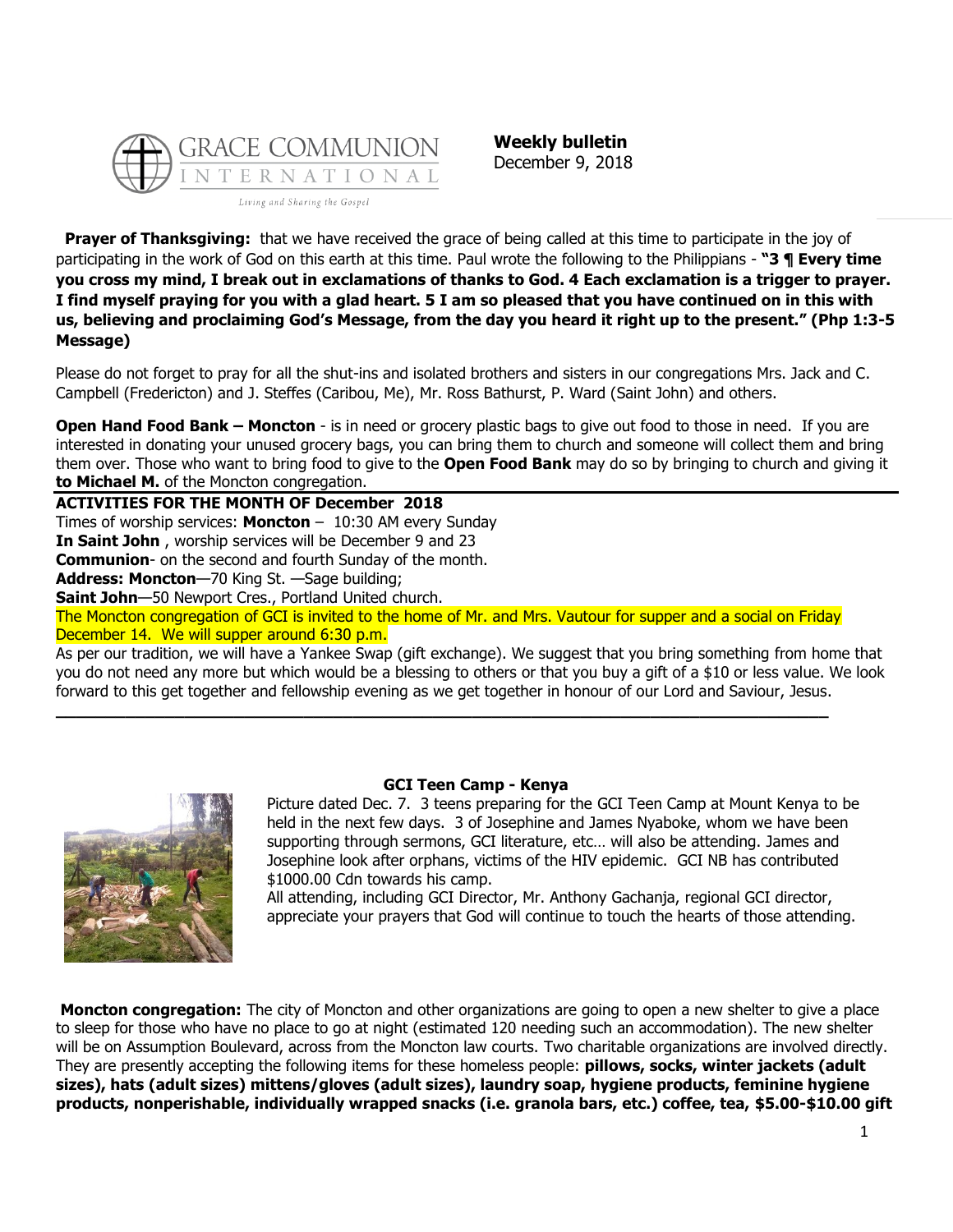**cards to local restaurants/coffee shops.** Items can be dropped at the Salvus clinic, 22 Church St. (entrance at back of peace Centre building) or you can bring these items to church this week and someone will deliver them.

**\_\_\_\_\_\_\_\_\_\_\_\_\_\_\_\_\_\_\_\_\_\_\_\_\_\_\_\_\_\_\_\_\_\_\_\_\_\_\_\_\_\_\_\_\_\_\_\_\_\_\_\_\_\_\_\_\_\_\_\_\_\_\_\_\_\_\_\_\_\_\_\_\_\_\_\_\_\_\_\_**

**The good news of the gospel is a message to be shared with others.** Please pray that God will give us the love and wisdom to be able to share this message with others in a loving, clear and confident matter as we participate in his missional work on the earth in our generation. "**5 ¶ Conduct yourselves wisely toward outsiders, making the best use of the time. 6 Let your speech always be gracious, seasoned with salt, so that you may know how you ought to answer each person." (Col 4:5-6 ESV)**

**Please pray** that God will put an end to the senseless violence happening in North America continent and other parts of the world.

**Pray that we will see the good works that God has prepared for us in advance** so that we can enthusiastically participate in the on-going work He is doing now on this earth in bringing people in relationship with him in Jesus by the Holy Spirit.

**Please pray, as per Jesus instructions, the disciples prayer**, **"Our Father in heaven, hallowed be your name. <sup>10</sup> Your kingdom come, your will be done, on earth as it is in heaven" (Matt 6:9-10)** as our world is suffering so much and in need of complete restoration by the King of kings, Jesus. As we are his royal priesthood, let us proclaim the excellencies of him who called us out of darkness into his marvelous light, as we are instructed in 1 Peter 2.

**Pray for the world and for all people**: we live in a world that does not know the way to peace. Important to pray as we are instructed by the apostle Paul — "1 **¶ First of all, then, I urge that supplications, prayers, intercessions, and thanksgivings be made for all people, 2 for kings and all who are in high positions, that we may lead a peaceful and quiet life, godly and dignified in every way. 3 This is good, and it is pleasing in the sight of God our Savior," (1Ti 2:1–3 ESV)**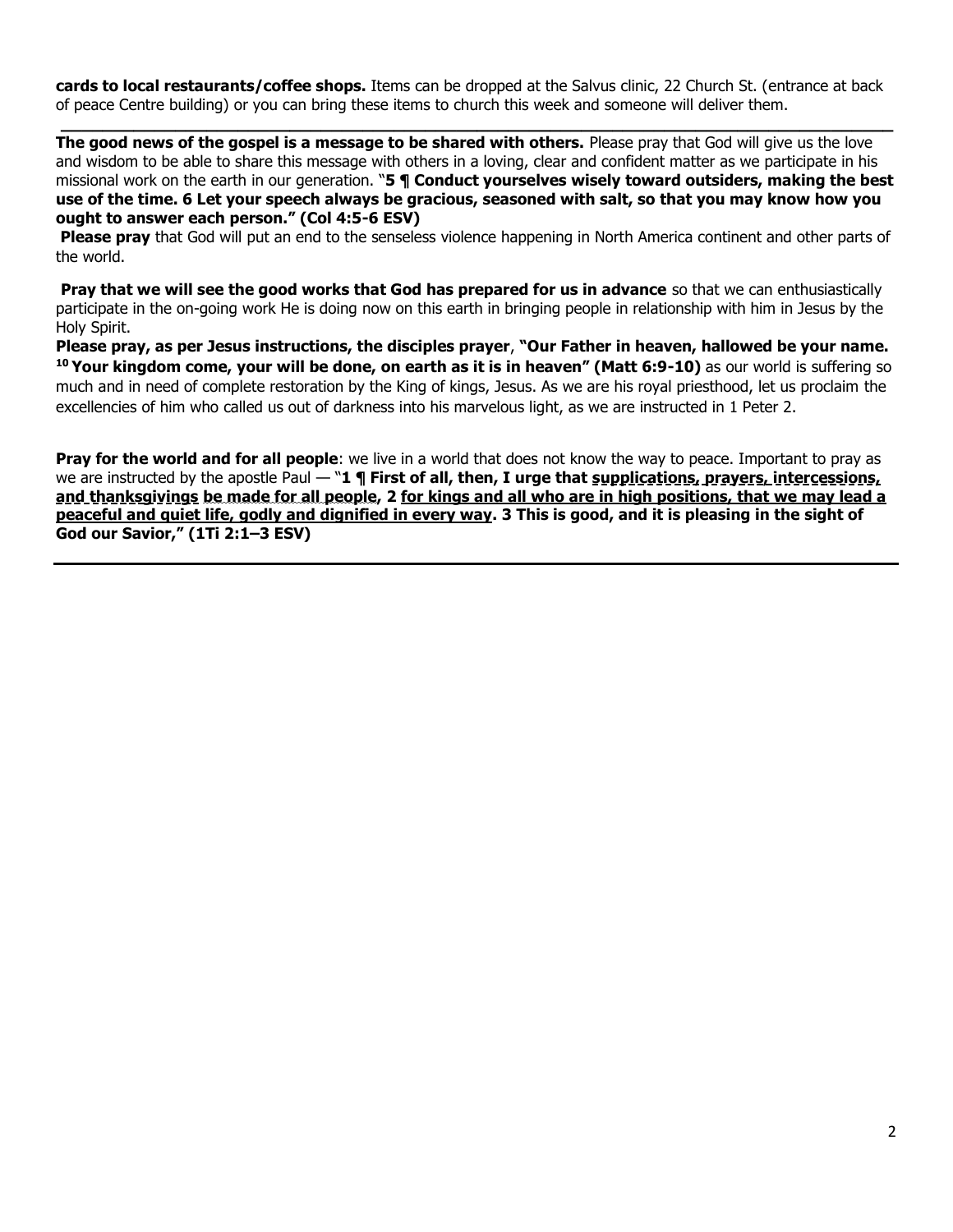## **GRACE LEADS TO GODLY LIVING**

(Part of a transcript from You're Included video which is also talking about the Incarnation of Jesus – for video or full transcript please see <https://www.gci.org/media/videos/alan-torrance-grace-leads-to-godly-living/>

**Introduction:** Welcome to a special edition of *You're Included*, recorded in the ancient Scottish city of St. Andrews. St. Andrews is the home of the University of St. Andrews, Scotland's oldest university, founded in 1413. St. Andrews enjoys a reputation as one of the finest institutions of higher education in the United Kingdom. It is the home of St. Mary's College, the university's renowned divinity school. In St. Mary's nearly-500-year-old college hall, You're Included host J. Michael Feazell, Vice President of Grace Communion International, interviews Professor Alan J. Torrance.

Dr. Torrance is a Professor of Systematic Theology at the University of St. Andrews and a widely respected teacher and author. As the son of James B. Torrance and nephew of Thomas F. Torrance, he carries on their theological tradition. Professor Torrance's work includes Persons in Communion: Trinitarian Description and Human Participation.

**J. Michael Feazell:** Professor Torrance, thank you for agreeing to meet with us.

**Alan Torrance:** It's a pleasure to be here, Mike. Thanks for coming.

**JMF:** We would like to begin just asking about a word that I'm sure my grandmother would not know what it means, but she knows what it's about. Could you talk about the Incarnation, and why it's important for Christians.

**AT:** The Incarnation concerns the very heart of Christian faith. If I didn't believe the Incarnation, I'd pack up my bags, resign my job, and go and do something useful. The Incarnation basically affirms that God is with us as the person of Jesus Christ. It's absolutely fundamental to the knowledge of God. In the person of Christ we have God disclosing God's own very being to us. But it's not just that in Christ God comes to us as God. God comes to us as man, and taking to himself a human-knowing of the Father.

So when we affirm the Incarnation, we also immediately affirm the Trinity. Because the knowledge that's given to us in Christ is a human knowledge of the Father, and Jesus knows the Father in the Spirit. We are taken by that same Spirit to share in Jesus' knowledge of the Father. But that's not just a human knowledge of the Father, we've been taken into the knowledge of a Father that belongs to the eternal Son, in and through the incarnate Jesus.

So without the Incarnation, we don't have anything that begins to resemble a full and final and adequate knowledge of God. But it's not just the knowledge of God that the Incarnation's vitally important. The doctrine of salvation is contingent, is dependent, upon the doctrine of the Incarnation.

Very quickly, what is the Christian doctrine of salvation? The key to understanding what salvation's about is the Greek words that Paul uses. Paul uses the word *apolutrosis*, meaning redemption, and the key to that is three Hebrew concepts which that Greek word translates in the Greek translation of the Hebrew Bible.

The first is *pada*, meaning God delivers us from bondage. It's a word that is used of God's deliverance in Israel from Egypt. So in salvation, God is delivering us from bondage, the bondage of sin, the tyranny of sin, the disease that we cannot overcome in and of ourselves. God does that in the Incarnation. God comes in Christ to deliver us from bondage. That's the first key metaphor.

The second: God comes to us and deals with the *costliness* of sin. There's another Hebrew word, kipper or kofer, that is also translated by a form of the word Paul uses for redemption, and that concerns the sacrificial offerings. On the Day of Atonement, the priest would take a lamb, declare…and he would have [the names of] all the tribes of Israel along his coat…he'd lay his hands on the lamb, declare the sin of Israel—in other words, all of Israel's sin is being laid on that lamb, in effect. Then the life of the lamb would be taken and Israel would see the life of that lamb, the costliness of its sin being taken from them. Or, a scapegoat. He'd lay his hands on a goat and declare the sins of Israel, hit it on the backside, and all of Israel in the celebration of worship would watch the goat run off into the wilderness carrying away its sin. So, the second metaphor, in the Incarnation, God comes as human to deal with the costliness of sin and carry our sin away from us.

The third metaphor is go'el, the kinsman redeemer. This is perhaps the most important in some ways. There's a provision under the covenant where if a family lost its father, say, or a woman lost her husband, then a kinsman, a relative, would come and marry that woman and restore that woman to an inheritance that she would otherwise lose. Or, if a farmer falls into debt and loses his farm, the kinsman member…perhaps that man's brother… of that family would come and restore that person to the inheritance that was lost. Again, the Incarnation concerns God coming as a human to restore us the inheritance that was lost in Adam.

All three metaphors are kind of intertwined. So in the Incarnation, we have God coming to deliver us from sin and from guilt, most importantly. People think of guilt as a good thing. Well, guilt oppresses. It can make us ashamed of being in the presence of God. Guilt eclipses God. It can become a barrier between us and God. In the Incarnation, God comes to deliver us from guilt, and he comes as our kinsman redeemer, blood of our blood, flesh of our flesh, to restore us to an inheritance that was lost. What was Adam's inheritance? Communion with God.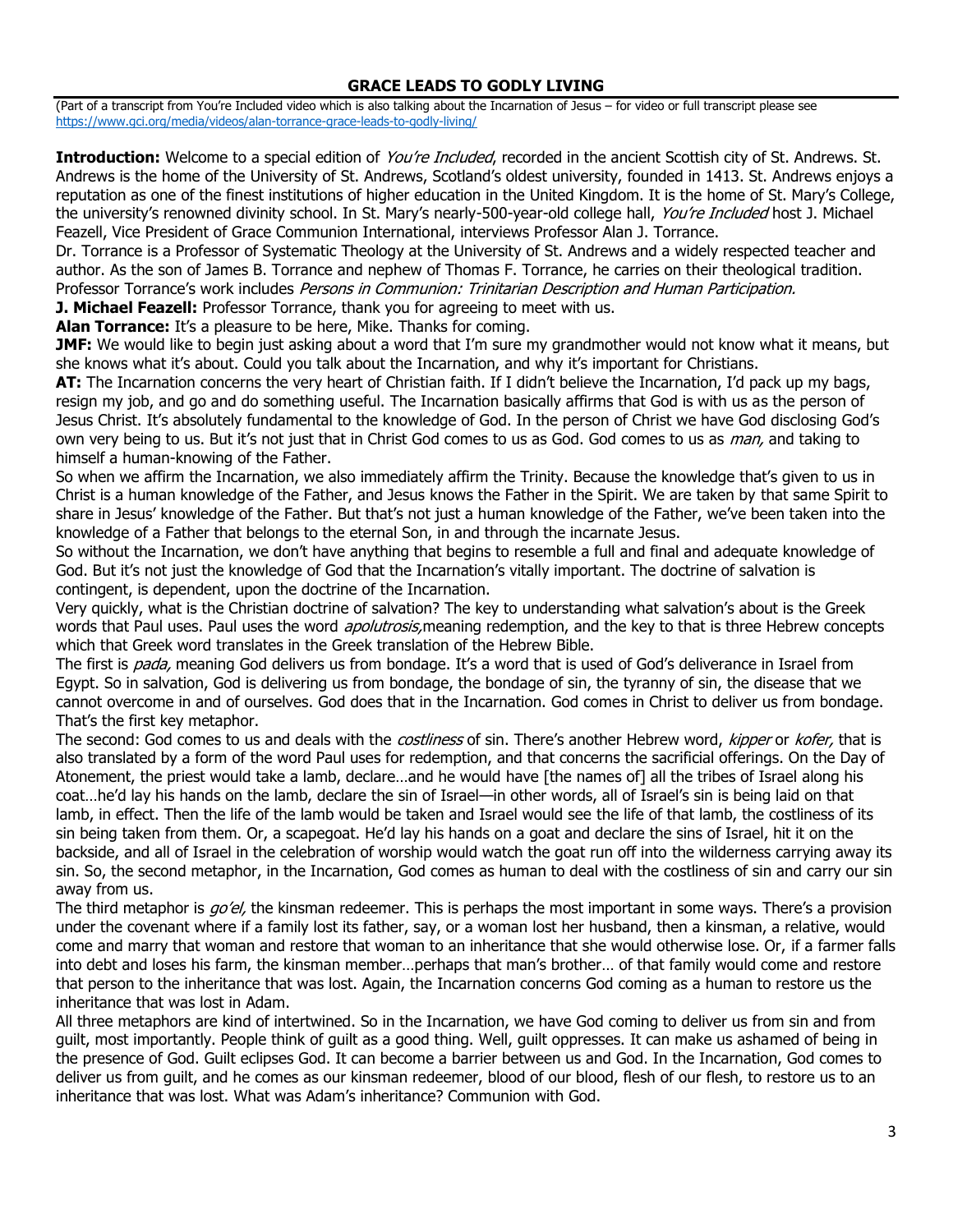All of this takes place in the Spirit. What we have is not just the doctrine of the Incarnation. The doctrine of the Incarnation unfolds properly when we understand the doctrine of the Trinity. Because everything Christ does is in the Spirit. Bringing humanity by the Spirit, through the Spirit, into communion with the Father. To share in that eternal communion which is constitutive of the being of God, which defines the being of God. God is eternally Father, Son, and Holy Spirit. That communion of love is shared with the world in the person of Jesus Christ. Sinful, alienated, diseased humanity is taken and re-created and given to participate in that eternal communion of love.

A lot of people think of God as kind of individual voyeur God, who kind of sits in a rocking chair at some distance watching the world and condemning all that goes on. A lot of liberal theology is exactly like that. That's why very often liberal theology is full of exhortations and condemnations, you know, bullying us into social action of some kind or another. That is a pauper's understanding of God.

The God of the heart of the Christian faith is a God whose being is eternally one of love and communion. A self-contained individual isn't capable of love. Without doctrine of the Trinity, it wouldn't make sense to talk about the love of God. 1 John suggests God is love. That actually is required to be understood in Trinitarian terms because there's an eternal triune communion of loving.

So I mentioned knowledge of God. The Incarnation opens out knowledge of God by getting us to share in Christ's human knowing of the Father, which at the same time is the eternal Son's knowledge of the Father. No one knows the Father save the Son and those to whom…?…and salvation.

It's also incredibly important for worship. When you turn up on a Sunday morning…I'm sure you're a lot more holy man than I am. But sometimes on Sunday morning I turn up in church and I don't feel in the mood to worship. I feel that's a terrible confession. I ought to, but for whatever reason, maybe I'm worried about my work or worried about my family, I've got concerns and so on. And you go into church and you're going to try and find the energy to pray and to sing hymns and to worship and so on. And very often, in charismatic churches, they poof up the energy with lots of choruses and so on.

One of the great answers to this problem is to remember what worship is. Worship is the gift of participating in the incarnate Son's eternal communion with the Father. So before we ever go into the church, the worship's already going on. The Son is adoring the Father. The Priest, the sole Priest of our confession, is providing that everlasting worship in our place and on our behalf in the Spirit. And when we enter into the church… (well of course it doesn't just happen at church, it happens at home)…when we worship, we're not starting something that wasn't previously going on. We've been taken by the Spirit to share in what is going on and to participate in the prayer that the High Priest is offering for me and for my family, concerning my work-related problems, et cetera. The praise and the rejoicing that goes on in the mind of Christ I've been given to participate in by the Spirit.

**JMF:** The fact that it is in the Spirit would seem to indicate that we don't see it. There's not evidence to us that it's going on, except that the word of God says so. Is that where faith comes in to believe the word of God that it's true for us, regardless of the fact that we may not see it or feel it?

**AT:** Precisely. Faith is a form of sight. It's a form of healing as well. Remember when Simon made that confession about the Christ? Jesus said, "Flesh and blood hasn't revealed that to you, but your Father who is in heaven." Faith is about being given the eyes to see and the ears to hear, to recognize what we otherwise simply wouldn't see. Sometimes I face struggles because sometimes we begin to doubt when we trust our own physical hearing and seeing. The Spirit gives us the conviction, the recognition of what's going on.

Two years ago my wife died of cancer, and she was ill for three and a half years until she died. It was a very difficult time. I've got four boys; it was a difficult time for the family. During that period, sometimes it was difficult to understand and see purpose in all of this. We prayed for her to be healed, and she wasn't healed, so on and so forth. There were times when it was quite a challenge not to give up and find oneself disoriented.

But one of the…again, just a return to the Incarnation, because this is so pertinent to faith. The heart of the Incarnation is the doctrine that Christ knows our weaknesses, takes our questions, our doubts to himself, ("My God, my God, why hast thou forsaken me?") and identifies with us in our suffering. By the Spirit we are united with that. We don't float free of the cares of this world. We are given to recognize the One who stands with us in the concerns of this world, who knows our weaknesses, our doubting, our blindness, who in every respect is as tempted as we are and knows our struggles. He knows even our sense of god-forsakenness at times, "My God, my God, why hast thou forsaken me?" One of the most moving things that I've experienced when Jane was dying in the final weeks of that awful period was the Spirit's giving one the sense that God's solidarity with one, was present with us in and through this grief, that God is Immanuel, God with us.

A lot of people ask the  $w/v$  questions. If you're Christians, why is God not healing Jane? Even if they didn't ask it verbally, you tended to feel that people were thinking that. But far more important than the why question is the *where* question. I don't know why God allowed Jane to die of cancer, but I do know the answer to the where question. Where was God in